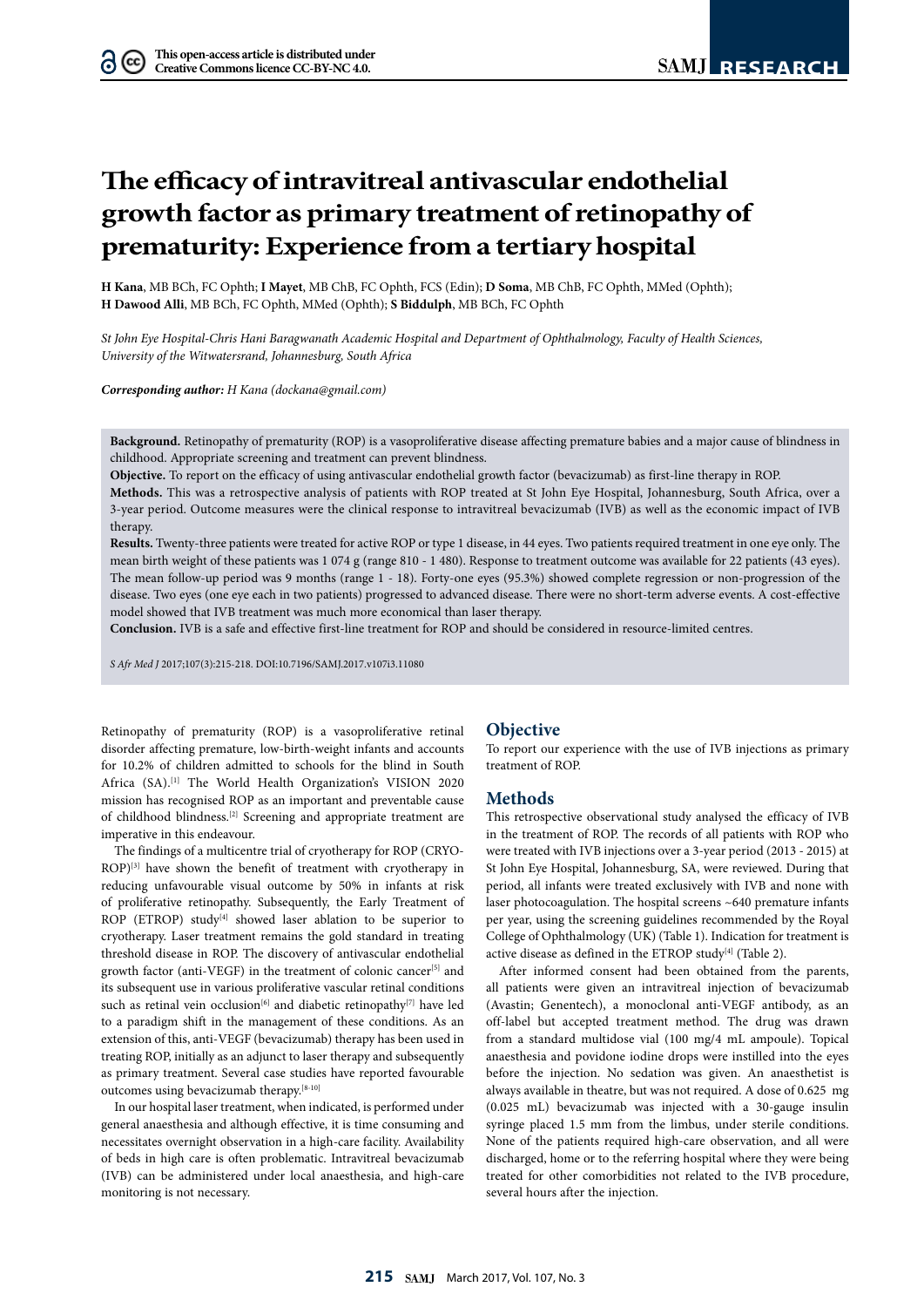All patients were seen 5 days after the injection, and the follow-up period was doubled at each consecutive visit until the retina was fully vascularised (or up to 60 weeks' gestational age if the retinopathy responded favourably). If neovascularisation was still evident, laser treatment was given.

Outcome measures were complete regression of the proliferative phase and complete vascularisation of the retina.

A cost-effectiveness model was used to compare the cost of laser therapy with IVB. The cost was extrapolated from charges in a private hospital for the two procedures as well as current medical rates for follow-up visits. Public health sector costing was not possible. The preoperative preparation, intraoperative time and equipment used, postoperative need for high-care observation and length of follow-up were all calculated for the two groups.

Results were entered onto an Excel spreadsheet (2011, Microsoft, USA). Descriptive statistics were used for demographics.

|  | Table 1. Screening criteria for ROP |  |  |
|--|-------------------------------------|--|--|
|--|-------------------------------------|--|--|

Who to screen:

All neonates born <32 weeks' gestation

All preterm neonates weighing <1 500 g

When to screen:

At 6 weeks' chronological age or 31 - 33 weeks' post-conceptual age (whichever comes later)

If gestational age is inaccurate, neonates <28 weeks' postconceptual age should be screened 6 weeks after birth and neonates >28 weeks' post-conceptual age should be screened 4 weeks after birth

Ethics approval was obtained from the Hospital Advisory Board (no reference number) and the Human Research Ethics Committee of the University of the Witwatersrand, Johannesburg (ref. no. M160306).

## **Results**

Of 1 911 patients screened over the study period, 23 (1.2%) required treatment (Table 3). A total of 44 eyes received IVB injections, two patients requiring injections in only one eye. None of the infants required repeat injections for recurrences.

The mean birth weight was 1 074 g (range 810 - 1 480) and the mean gestational age 28 weeks (range 26 - 32). Only two infants had birth weights of >1 250 g. There were 13 males and 10 females.

Fourteen eyes had threshold disease and 28 had pre-threshold disease with plus disease (Table 3). Eighteen eyes had zone 1 disease and 26 had zone 2 disease requiring treatment.

The outcome of treatment was available for 22 patients (43 eyes); patient 10, with unilateral disease, defaulted (Table 3). Forty-one (95.3%) of 43 eyes showed complete regression or non-progression of ROP. Two patients (two eyes) showed progression, patient 11 in one eye and patient 5 with unilateral disease (Table 3). Both developed retinal detachment within 1 week after injection. None of the infants required laser intervention. No short-term adverse events were noted during a mean follow-up of 9 months (range 1 - 18).

When considering the economic aspects of treating patients with IVB compared with laser ablation, the cost of the injection was ZAR12 529.83 (with the potential maximum number of visits) and the cost of laser therapy was ZAR25 916.03 (Table 4). The difference was mainly due to theatre time and the need for overnight high-care monitoring associated with laser treatment. IVB-treated neonates require more follow-up visits.

**Table 2. Indications to treat ROP (based on international classification of ROP)**

|                                                         | Stage of ROP                                                       | Zone   | Plus disease      |
|---------------------------------------------------------|--------------------------------------------------------------------|--------|-------------------|
| CRYO-ROP criteria <sup>[3]</sup> (threshold<br>disease) | 3 (new vessels in 5 contiguous or<br>8 non-contiguous clock hours) | 1 or 2 | Present           |
| ETROP criteria <sup>[4]</sup> (type 1 ROP $-$           | Any                                                                |        | Present           |
| pre-threshold disease)                                  |                                                                    |        | Present or absent |
|                                                         | 2 or 3                                                             |        | Present           |

#### **Table 3. Patient details**

| Patient no.       | <b>Sex</b>   | <b>Birth</b><br>weight<br>(g) | Gestational<br>age(wk) | Stage at<br>presentation,<br><b>OD</b> | Stage at<br>presentation,<br><b>OS</b>   | <b>Response to IVB</b>                                           | Follow-up<br>(mo) | Vasularised                                                 |
|-------------------|--------------|-------------------------------|------------------------|----------------------------------------|------------------------------------------|------------------------------------------------------------------|-------------------|-------------------------------------------------------------|
| 1                 | M            | 810                           | 30                     | Zone 1 stage 3<br>with plus            | Zone 1 stage 3<br>with plus              | Yes                                                              | 8                 | Yes, within 3 mo                                            |
| $\overline{2}$    | $\rm F$      | 1 4 8 0                       | 28                     | Zone 1<br>threshold with<br>plus       | Zone 1<br>threshold with<br>plus         | Yes                                                              | 6                 | Yes, within 3 mo                                            |
| 3                 | M            | 910                           | 28                     | Zone 1 stage 3<br>with plus            | Zone 1 stage 3<br>with plus              | Yes                                                              | 3                 | Yes, within 2 mo                                            |
| $\overline{4}$    | $\mathbf{F}$ | $\overline{\phantom{a}}$      | 26                     | Zone 2 stage 3<br>with plus            | Zone 2 stage 3<br>threshold with<br>plus | Yes                                                              | 6                 | Improved but still<br>not vascularised at<br>last follow-up |
| 5<br>(unilateral) | $\mathbf{F}$ | 960                           | 27                     | Zone 2 stage 1,<br>no plus             | Zone 1 stage 3<br>with plus              | No, OS total retinal<br>detachment within<br>1 wk (Rush disease) | 6                 | N <sub>o</sub>                                              |
|                   |              |                               |                        |                                        |                                          |                                                                  |                   | Continued                                                   |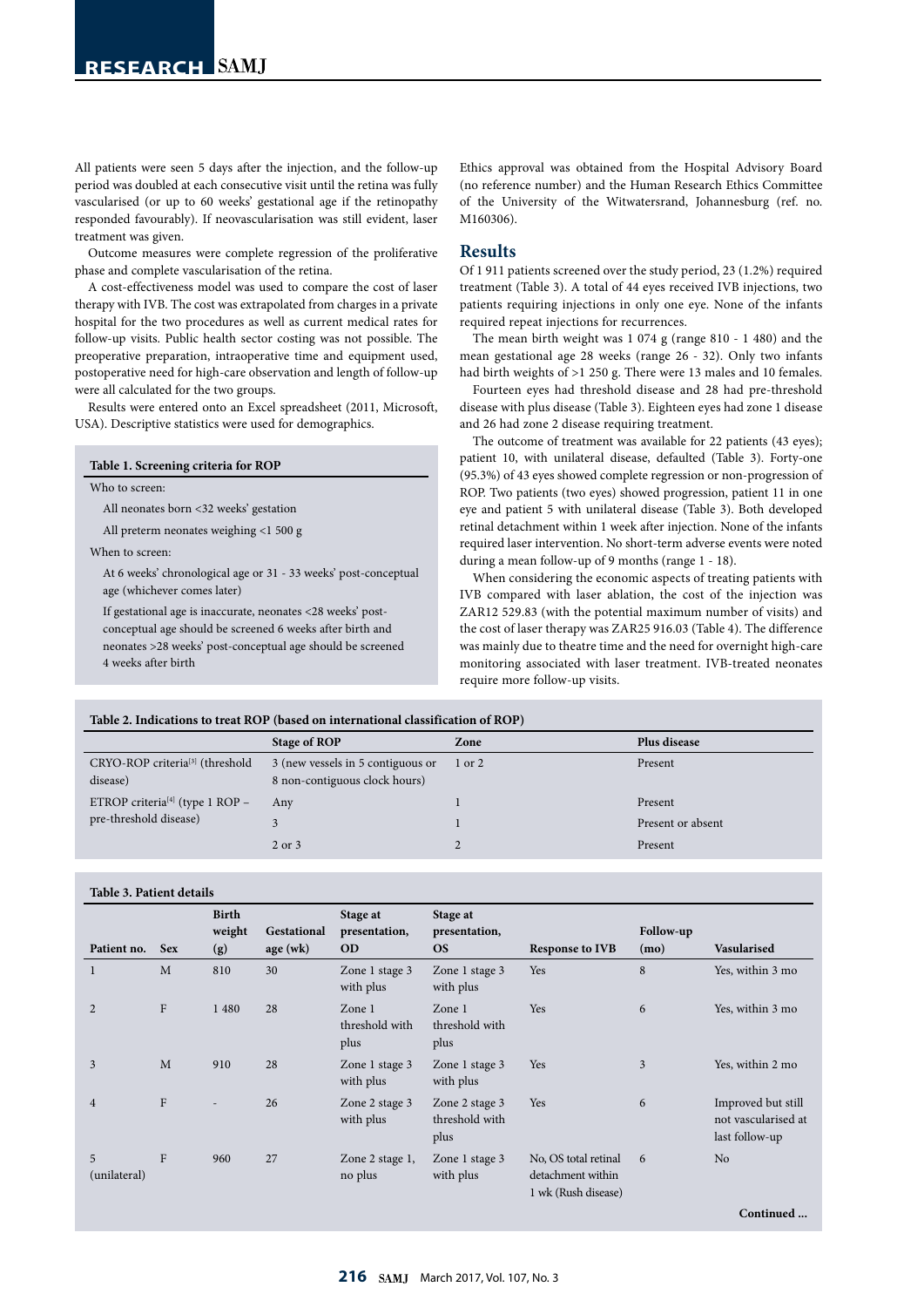| Patient no.        | <b>Sex</b>   | <b>Birth</b><br>weight<br>(g) | Gestational<br>age (wk) | Stage at<br>presentation,<br><b>OD</b>   | Stage at<br>presentation,<br><b>OS</b>                                  | <b>Response to IVB</b>              | Follow-up<br>(mo) | Vasularised                                      |
|--------------------|--------------|-------------------------------|-------------------------|------------------------------------------|-------------------------------------------------------------------------|-------------------------------------|-------------------|--------------------------------------------------|
| 6                  | $\mathbf{F}$ | 1 100                         | 28                      | Zone 2 stage 3<br>with plus              | Zone 1 stage 3<br>with plus                                             | Yes                                 | 3                 | Yes, within 3 mo                                 |
| 7                  | M            | 1 2 5 0                       | 31                      | Zone 1 stage 3<br>with plus              | Zone 1<br>threshold with<br>plus                                        | Yes                                 | $\overline{4}$    | Yes, within 4 mo                                 |
| 8                  | M            | 1 1 6 0                       | 30                      | Zone 1 stage 3<br>with plus              | Zone 1 stage 3<br>with plus                                             | Yes                                 | 3                 | Yes, within 2 mo                                 |
| 9                  | F            | 840                           | 28                      | Zone 2 stage 2<br>with plus              | Zone 1 stage 3<br>threshold with<br>plus                                | Yes                                 | $\mathbf{1}$      | Lost to follow-up                                |
| 10<br>(unilateral) | M            | 885                           | 29                      | Zone 2<br>threshold with<br>plus         | Zone 2 stage 2,<br>no plus                                              | Given OD only,<br>lost to follow-up | No                | Lost to follow-up                                |
| 11                 | M            | 1 3 4 0                       | 29                      | Zone 1 stage 3<br>threshold with<br>plus | Zone 2 stage 3<br>with plus                                             | OD yes/OS Rush<br>disease stage 4b  | $\mathbf{1}$      | OD yes                                           |
| 12                 | F            | 875                           | 26                      | Zone 2 stage 3<br>with plus              | Zone 2 stage 3<br>with plus                                             | Yes                                 | 11                | Yes, within 3 mo                                 |
| 13                 | M            | 1 3 9 0                       | 32                      | Zone 1 stage 3<br>with plus              | Zone 1 stage 3<br>with plus                                             | Yes                                 | $\mathbf{1}$      | No, lost to follow-<br>up                        |
| 14                 | M            | 1 0 4 0                       | 27                      | Zone 1 stage 3<br>with plus              | Zone 1 stage 3<br>with plus                                             | Yes                                 | 5                 | No, demarcation<br>line peripheral<br>zone 2     |
| 15                 | M            | 1 2 5 0                       | 30                      | Zone 2 stage 3<br>with plus              | Zone 2 stage 1,<br>no plus                                              | Yes                                 | $\overline{c}$    | Yes, within 2 mo                                 |
| 16                 | F            | 1 0 8 5                       | 26                      | Zone 2 stage 3<br>with plus              | Zone 2 stage 3<br>with plus                                             | Yes                                 | $\overline{c}$    | Yes, within 2 mo                                 |
| 17                 | F            | 1 1 9 5                       | 29                      | Zone 2 stage 3<br>threshold with<br>plus | Zone 2 stage 3<br>threshold with<br>plus                                | Yes                                 | 11                | Yes, within 3 mo                                 |
| 18                 | M            | $1\ 200$                      | $30\,$                  | Zone 2 stage 3<br>with plus              | Zone 2 stage 3<br>with plus                                             | Yes                                 | $10\,$            | Yes, within 1 mo                                 |
| 19                 | M            | 840                           | 26                      | Zone 2 stage 3<br>with plus              | Zone 2 stage 3<br>with pre-plus                                         | Yes                                 | $\overline{c}$    | No, lost to follow-<br>up                        |
| 20                 | ${\rm F}$    | 825                           | 27                      | Zone 2 stage 3<br>with plus              | Zone 2 stage 3<br>with plus                                             | Yes                                 | $\overline{c}$    | Yes, within 1 mo                                 |
| 21                 | $\mathbf M$  | 1 1 8 0                       | 26                      | Zone 2 stage 3<br>threshold with<br>plus | Zone 2 stage<br>3 threshold<br>with plus<br>and vitreous<br>haemorrhage | Yes                                 | $\mathbf{1}$      | Lost to follow-<br>up (followed up<br>elsewhere) |
| 22                 | $\mathbf M$  | 829                           | 29                      | Zone 2<br>threshold with<br>plus         | Zone 2<br>threshold with<br>plus                                        | Yes                                 | 18                | Yes, within 4 mo                                 |
| 23                 | F            | 1 1 9 0                       | 27                      | Zone 2 stage 3<br>with plus              | Zone 2 stage 3<br>threshold with<br>plus                                | Yes                                 | $\,8\,$           | No, not<br>vascularised at last<br>follow-up     |